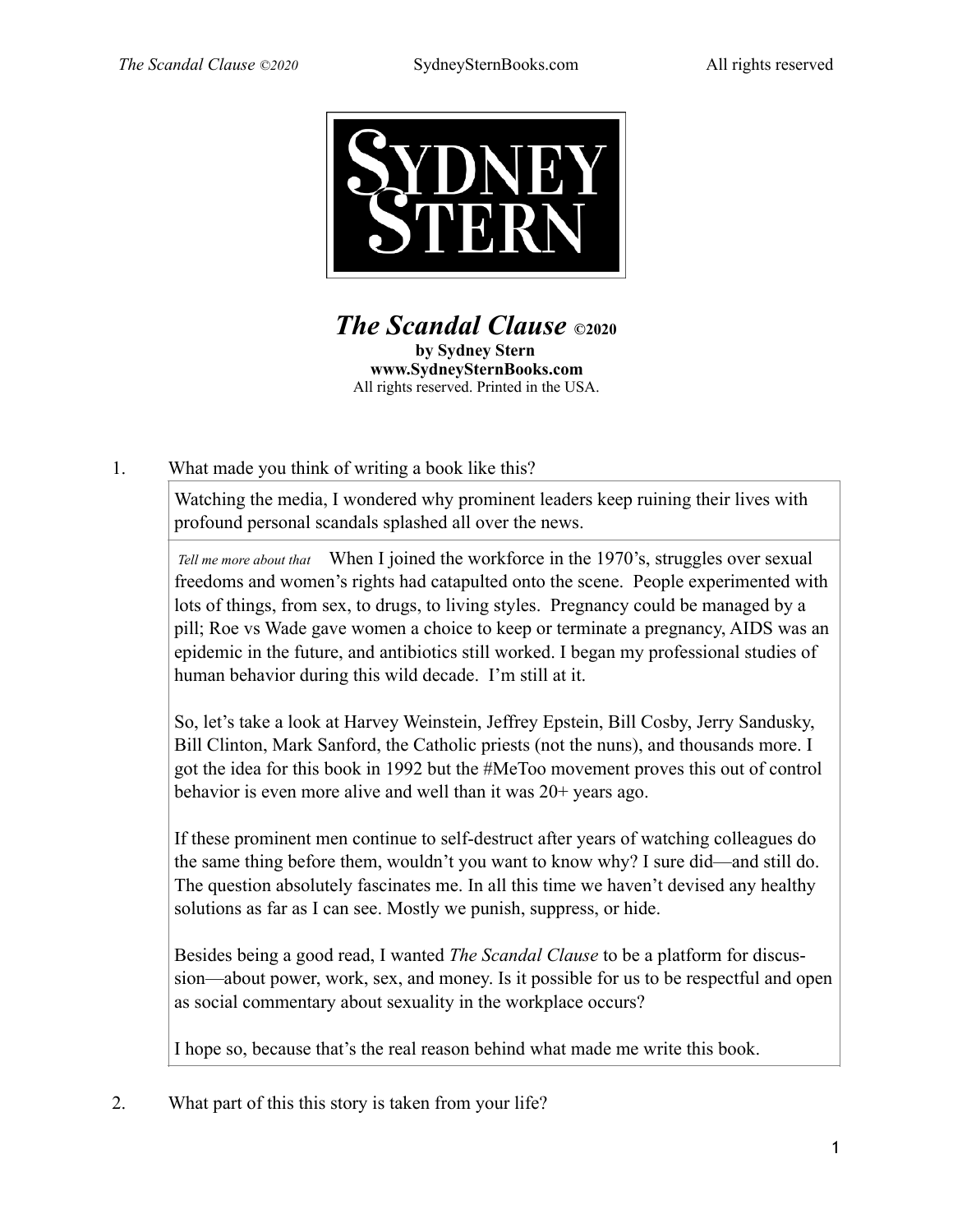I developed many, but not all, of the story details from experiences in my life.

*Tell me more about that:* Although many ideas come from my own experiences, this novel is not a 'hidden' autobiography. The experiences I had drew me to the questions at the heart of *The Scandal Clause*—how can prominent (and not so prominent) leaders keep ruining their lives with sex-based misconduct? What kinds of solutions to this complex mess will work?

Because I am both an educator and clinical psychologist, I have experience reviewing and evaluating behavior professionally aside from just 'living' it. Having gotten married at age 60 and giving birth to a child at age 39 gave me many years of living life outside the typical perimeters of social codes. And a chance to assess how to work with our sexual needs.

Massage has been an important part of my life. We all need human touch—it doesn't have to be sexual touch. Babies cannot thrive without being held and touched. They may live but they do not thrive. Nor can adults.

I'll list a few other life events that found their way into the story. I experienced rape, sexual and physical harassments, depressions, anger, and confusion. I took self-defense classes, became discontent with jobs, had a miscarriage, traveled overseas, lived in the DC and Boston areas, had issues with birth control.

3. Do you think a contract like the one Dr. Russell invented would really work?

#### **First Answer**

Dr. Russell's contract designed to avoid sexual scandal in the workplace is a 'First of Its Type' kind of thing. Dr. Russell's contract holds some significant stumbling blocks for wide spread acceptance.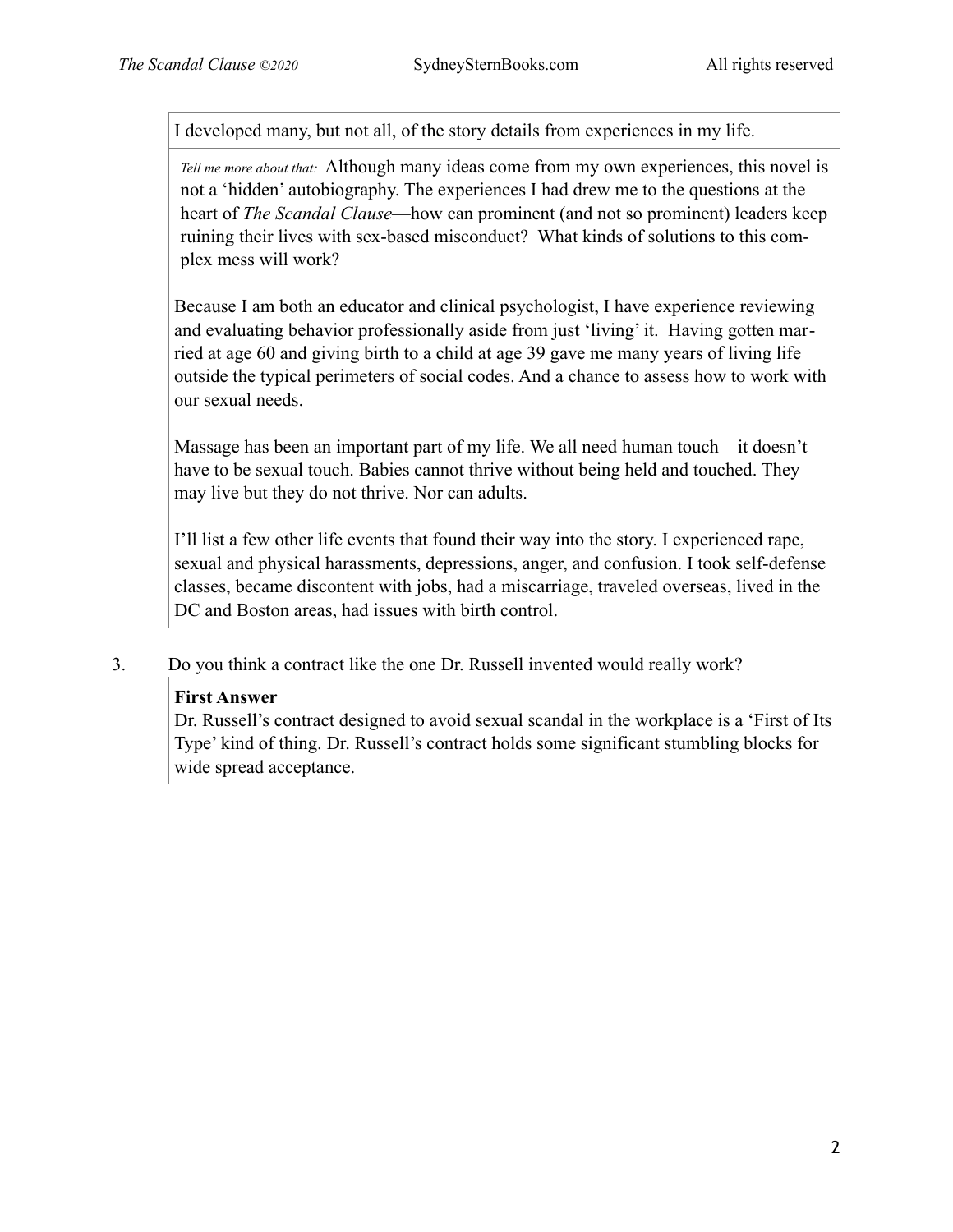*Tell me more about that:* The idea behind Dr. Russell's contract as described in *The Scandal Clause*—to avoid/eliminate sexual misconduct in the workplace—is a worthy ideal. But I doubt it would find *widespread* acceptance in the current social climate

For instance, in his contract, you'd have to accept the premise of more than one sexual partner at the same time—one for your professional life and one for personal life. Laura, the main character, has to face that issue head on. The contract also offers an extremely high salary. I don't know how many businesses could match that kind of incentive. I point these two issues out as examples although there are more that could be identified.

The contract's weak point is that underlying civil rights cannot be signed away. Even with Laura's written consent to be Dr. Russell's sexual partner, the contract's real punch lies in a non-disclosure clause (legal) she signed and Dr. Russell's widespread influence which he would use to control her nursing license.

I do believe the time limits designed into Laura's contract are something we could think about—time limited relationships already exist on an ad hoc basis in many workplace situations. The difference is that, for Laura, there are written benefits to the relationship and a planned ending. Ad hoc situations frequently have unclear benefits and often deteriorate without plan.

The contract in this story is offered as a reflection of the predicament we are in—it asks you to wonder what *would* work. So, thank you for your question. That is exactly why I wrote the story.

#### **Second answer**

Do you think your book provides the solution to sex scandals in the workplace? I wrote the Scandal Clause to start a discussion about the problem of sexual desire in the workplace and how to manage it. Gender and sexuality are present in some form when people work together—period. We do not leave our genders or our attitudes behind when we start the work day. Dr. Russell's scandal contract is ahead of its time for general acceptance. It costs a lot of money and is probably too open in its concept of behavior for many people. But it's a reflection on the predicament and it gets you thinking. In the sequel to this story, Laura is hot on the trail of solutions.

#### 4. Do sexual contracts exist in real life? 3/21/20

Yes, pre-sex contracts do exist but whether they have legal binding power in court is debatable. Don't forget, marriage contracts are also sexual contracts.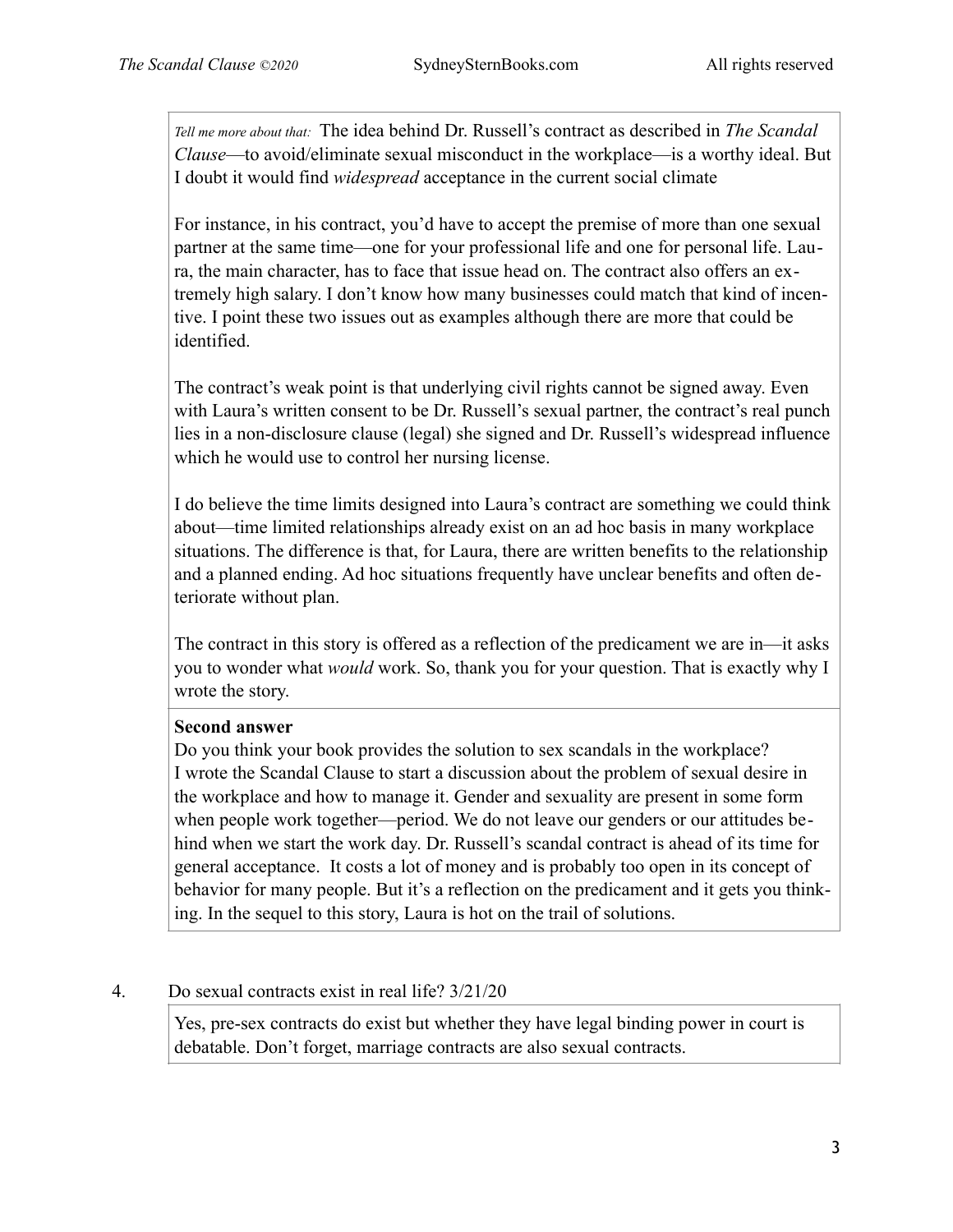*Tell me more about that:* First of all, we are all familiar with marriage contracts. The contract itself is a sexuality regulator. It legalizes the sexual rights of the marital partners and provides recognized social structures for how people/families relate under the law. Virginity, sex, pregnancy, childbirth, adultery—all these are many (but certainly not all) of the issues involved with the marital contract.

Templates for pre-sex contracts can be found on the internet. These contracts are designed for legally consenting adults and are separate and apart from sexual activity defined as illegal by state law.

From the research I have done, it appears that no contract can sign away a person's civil rights. Any person who signs such a contract (called the *permissive*) has the right to withdraw permission at any point. Since the sex act is a behavior enacted over differing lengths of time, permission can be withdrawn at any moment—at which point the act becomes one of rape and sexual battery if not terminated.

Media articles seemed to agree that for dating situations, having a signed pre-sex agreement suggests consent was asked and given—unless signature under duress is determined. Discussions between partners can help to clarify health related issues, birth control, types of sexual activity desired, etc.

Such contracts may or not provide enforceable legal protection. An unenforceable contract is one that in itself may be valid, but that the court will not make the parties to the contract comply. To that end, consultation with a lawyer was suggested.

### 5. Isn't your book like *50 Shades of Grey?*

When I wrote *The Scandal Clause,* I didn't know the *50 Shades of Grey* story, hadn't read the book or seen the movie*.* The ideas in my novel are entirely my own, not prompted or taken from any of those written by author E.L.James.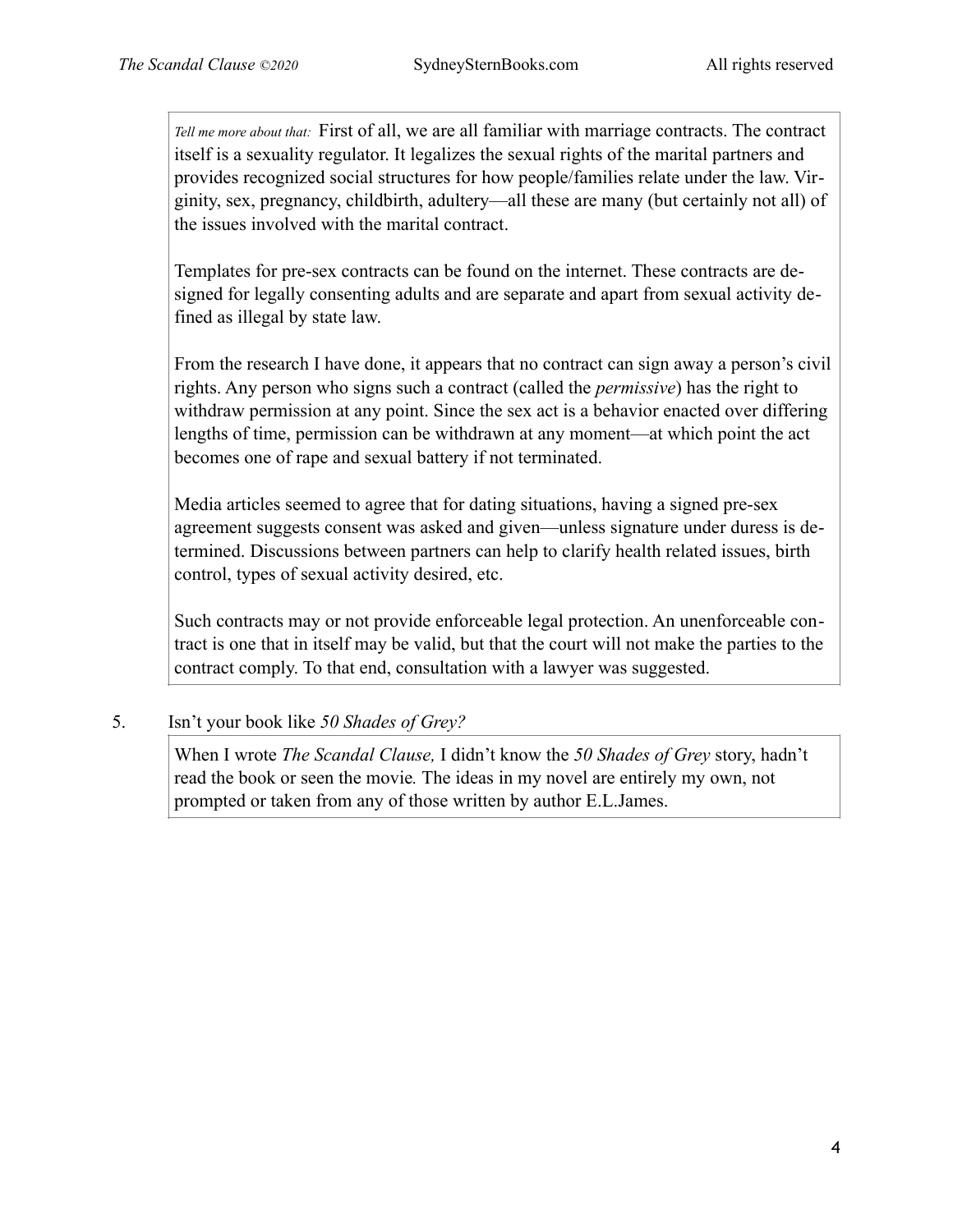*Tell me more about that:* Once my novel was finished, my book coach suggested I read the *50 Shades* trilogy in order to answer these kinds of questions.

Although I do not think the novels are alike. Certain details have similar elements having a contract, birth control discussions between the characters, sexual scenes, money, powerful men.

However, in *The Scandal Clause*, the contract requires much more than sexuality— Laura professional skills are key to her position—medical training, nursing licenses, travel, passports, the work schedule, etc. Only after Laura passes all these requirements is the sexual aspect of the contract considered.

From the outset, the contract is clear—Dr. Russell's focus is on work above all else. He runs a demanding, global neurosurgical practice. He needs Laura's nursing skills to do this—they are critical to the balance between life and death for his patients. The story line shows this relentless work focus.

Laura is not in love with him, nor he with her. It is assumed she will have other male friend/lovers. The contract has a built-in time limit. It defines her duties and their relationship. Laura accepts the sexual nature of the job with effort, but neither wants nor desires an ongoing relationship.

In contrast, the story of Anastasia Steele and Christian Grey is a highly erotic, titillating romance story of unrelenting attraction between two people. He's incredibly rich, they overcome looming challenges, and have hot, steamy, orgasmic sex that makes us all wish we had that type of relationship—without the pain. He overcomes his issues; they fall in love, and marry. This is definitely not the same plot as *The Scandal Clause*. .

#### 6. Did you realize your story would be so timely?

No—I didn't. That's because the idea came to me in 1992. As a single working mother, I wrote in fits and starts. Here we are 25+ years later, and the story is more relevant than when I started. That's the surprise.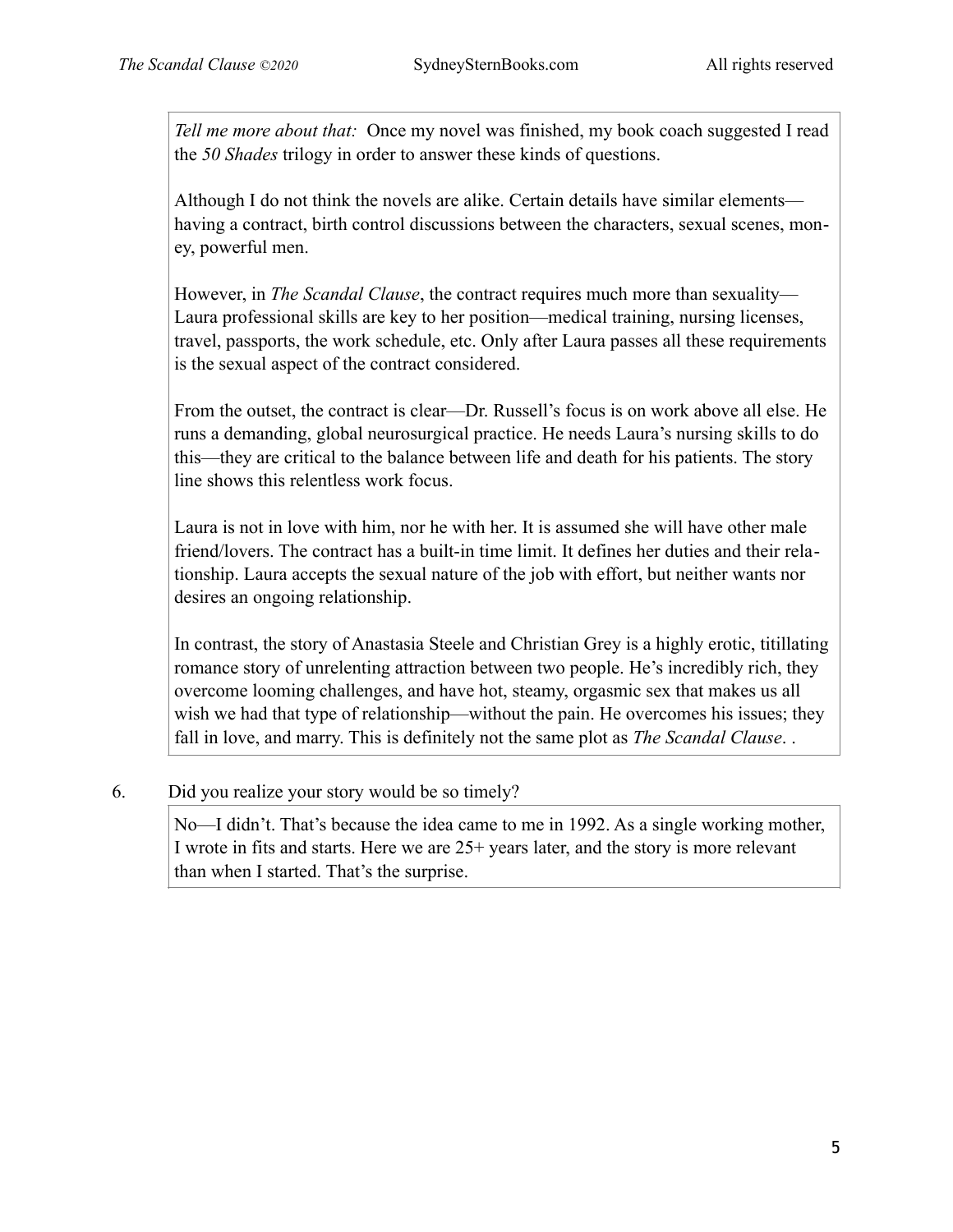*Tell me more about that:* I lived through the struggles over sexual freedoms as they exploded in the 1970's—the turbulence of the women's movement, the introduction of the birth control pill, and drugs pouring into the recreational scene. Women pushed into the work force in unprecedented numbers; the Title IX Act prohibited sex discrimination in education (and sports), Roe vs Wade tore away the fears of unwanted motherhood. AIDS was an epidemic in the future, and antibiotics still worked.

Sex was on everybody's brain (as it often is), pregnancy could be regulated by a pill, and there were no diseases on the playing field. We experimented and made a whole lot of mistakes. Most of them could be fixed by miracle medicine—that is--except for the psychological traumas and spiritual confrontations of unbounded sex.

That's when I became fascinated with the study of human relationships—I'm still at it. What I know is sexuality and our relationship to it play pivotal roles in creating healthy, happy, connected relationships, families, and societies.

7. What's your answer to why powerful leaders keep getting involved in sex scandals?

The real answer to why these sex scandals still occur as such a rate, lies deep in the core of our social fabric not within the lone individual. However, a person's predisposition for very risky behaviors, does involves personality and biology heavily intertwined with family, cultural, and social influences.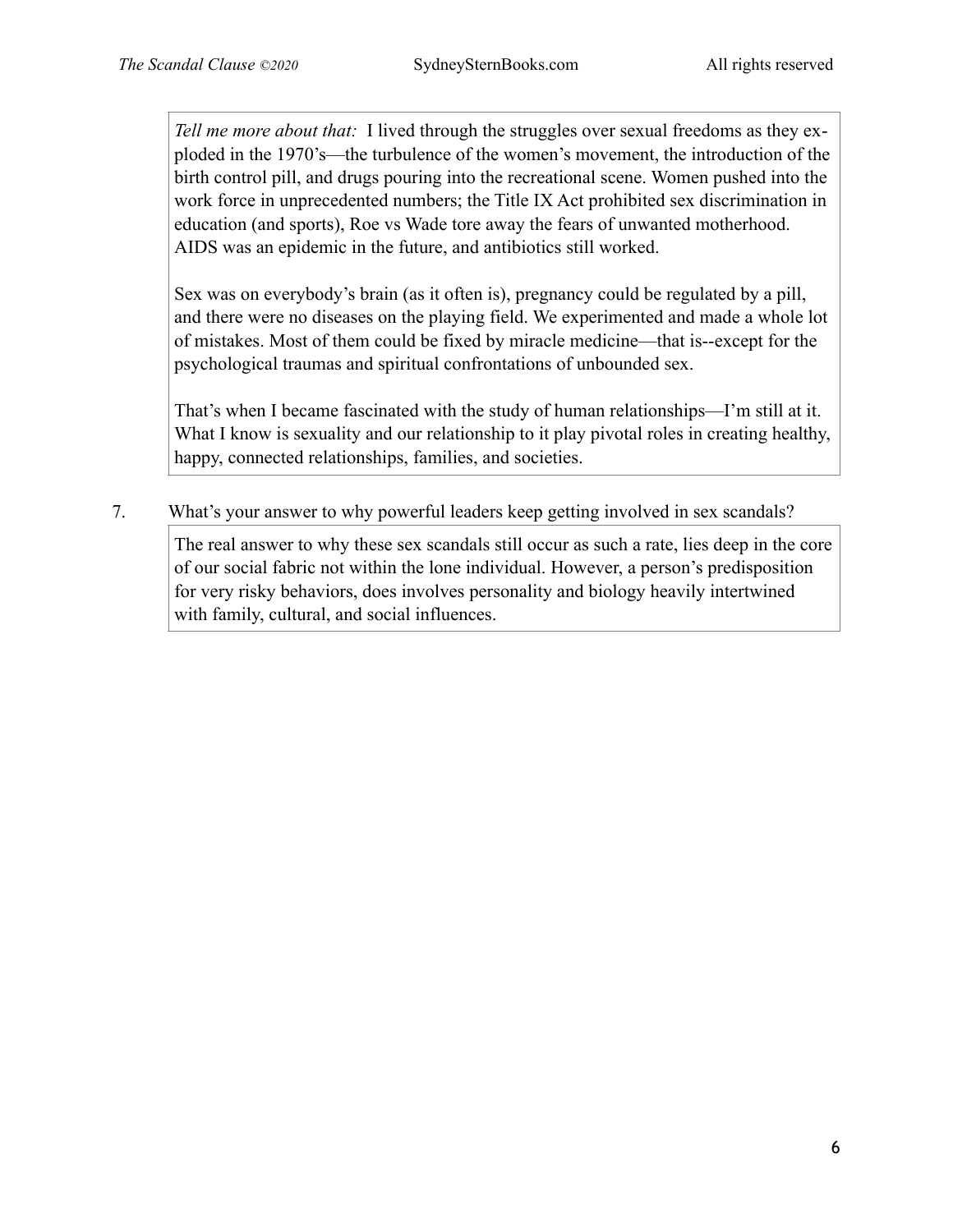*Tell me more about that:* **Biology** (such as gender, estrogen and testosterone levels, height, harmony of physical features, birth temperament, etc.), **and personality traits** (fairly well formed by ages 5-6) **are factors in early development that may predispose an individual to certain behaviors** (thrill seeking, optimism, pessimism, empathy, self-involvement, etc.). Biology and personality **intertwine over years** with **family, culture, social norms, and environment**  until we arrive at the complexity known as a "grown-up." Our leaders emerge from these grown-ups.

Research data indicates:

- Sex scandal cases in the news involve prominent *male* leaders.
- People in positions of power (ability to influence others) tend to be risk takers.
- Powerful people are generally highly competitive and 'love to win.'
- Testosterone (male sex hormone) levels increase with competitive success—this fosters increased sex drive.
- These men prefer exciting lifestyles with intense challenges.
- Women can be drawn to power, or need/want the favors of the increasingly powerful man.
- Such people focus more on the reward side of an issue than the risk side,
- These types of leaders are more confident about getting what they want. This optimism leads to making higher risk choices.
- Power brings money (or money brings power); money leads to options, which lead to ongoing opportunities which eventually can turn to temptation.
- Many of these individuals do not feel guilt or shame until they are discovered.
- These individuals often 'compartmentalize' thoughts/behavior so one activity or thought does not contaminate/influence/generalize to another.
- Many live and move in a different reality. They make their own rules and others around them serve as buffers and supports—thus strengthening current behaviors.
- The longer the powerful person gets away with risky behaviors, the more he begins to feel confident, entitled and invulnerable—to feel no consequences will occur or that all problems have a 'fix' regardless of the impact on others.
- Disrespect can grow for the people around them—a feeling that everyone 'can be bought.'
- Historically. sex has been part of the spoils of war—or the rewards of success.
- Characteristics of jobs that interest risk takers often include constant streams of new people, being surrounded by individuals intent on pleasing, no set schedule, 'always 'on', travel, frequent decision making on important issues, very difficult to maintain a normal home/family life.

One might argue this list describes situations that might lead powerful men to make profoundly destructive choices. But it is not just the individuals who make the choices—these choices have been protected and sustained for centuries by the system within which they operate.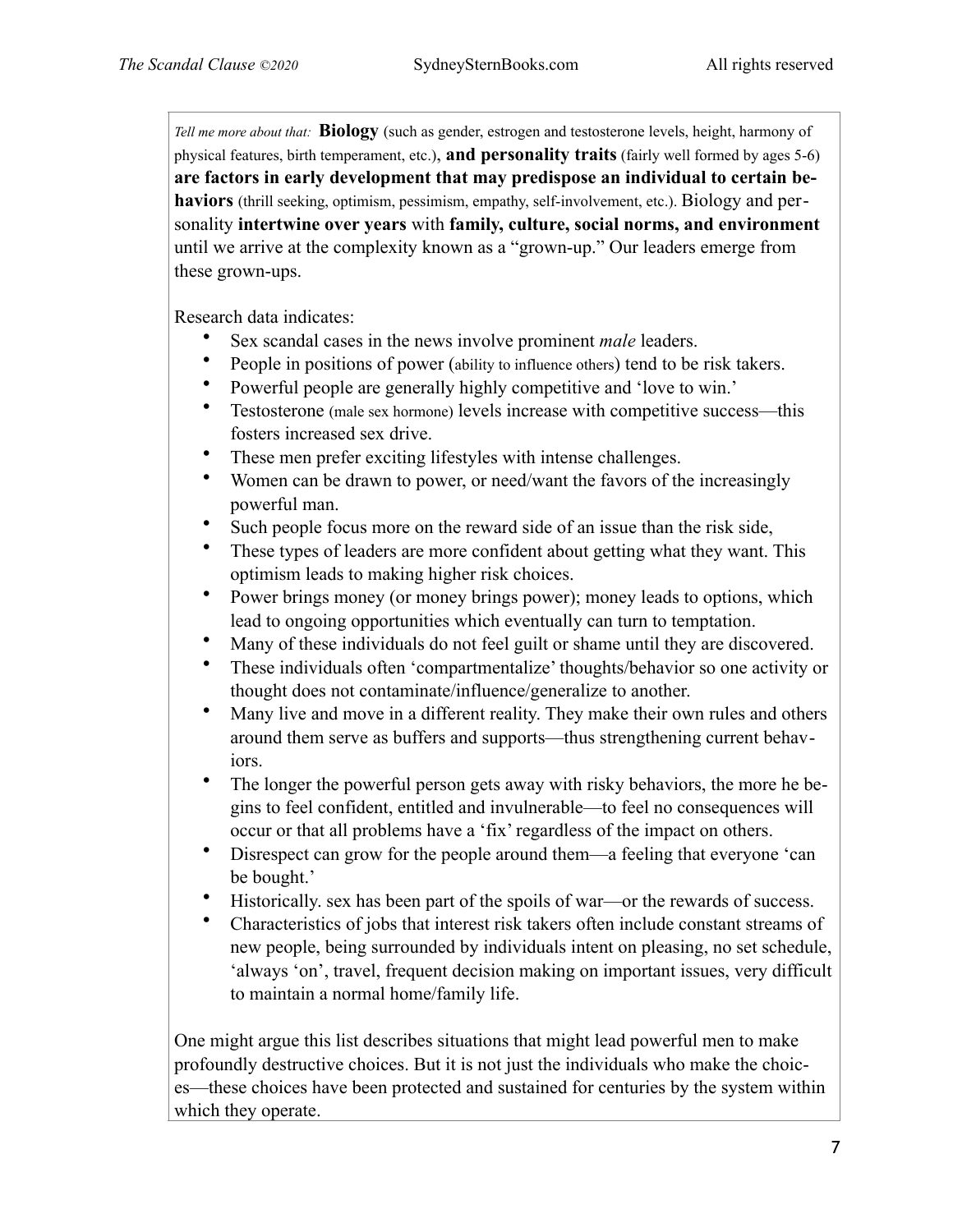#### 8. Isn't John Russell just using Laura like a slave?

No. She has signed a contract. With a very large compensation package. And she can withdraw from the contract at any time. No slave can do that.

*Tell me more about that:* Many jobs and contracts require actions and time commitment above and beyond the hours and efforts of what we think of as typical jobs. Enlisting in the military service, being a lawyer in a top firm, being a CEO of a company, especially during emergencies, being a police investigator, being a firefighter, being an elected official, and so on.

The only 'unusual' item in her contract is the sexual component, which is my primary reason for writing this novel—so the sex aspect can be discussed by the characters and therefore by the readers. And Dr. Russell makes it very clear Laura can decline requests for sex. The difficulty for Laura is that she has to 'grow into' the contract, discover her own boundaries within the terms she agreed to. That is the 'hero's journey' of this story.

9. In reality could someone like John Russell actually ruin Laura's professional life if she talks about her contract? And didn't she talk about it with her lawyer towards the end?

Yes. Maybe not as easily or as extensively as Dr. Russell does in the book, but yes. There are ways to cast doubt on professionals in a way that could influence their ability to practice. In the novel I wanted John Russell's level of influence to feel scary and intrusive—with connections everywhere.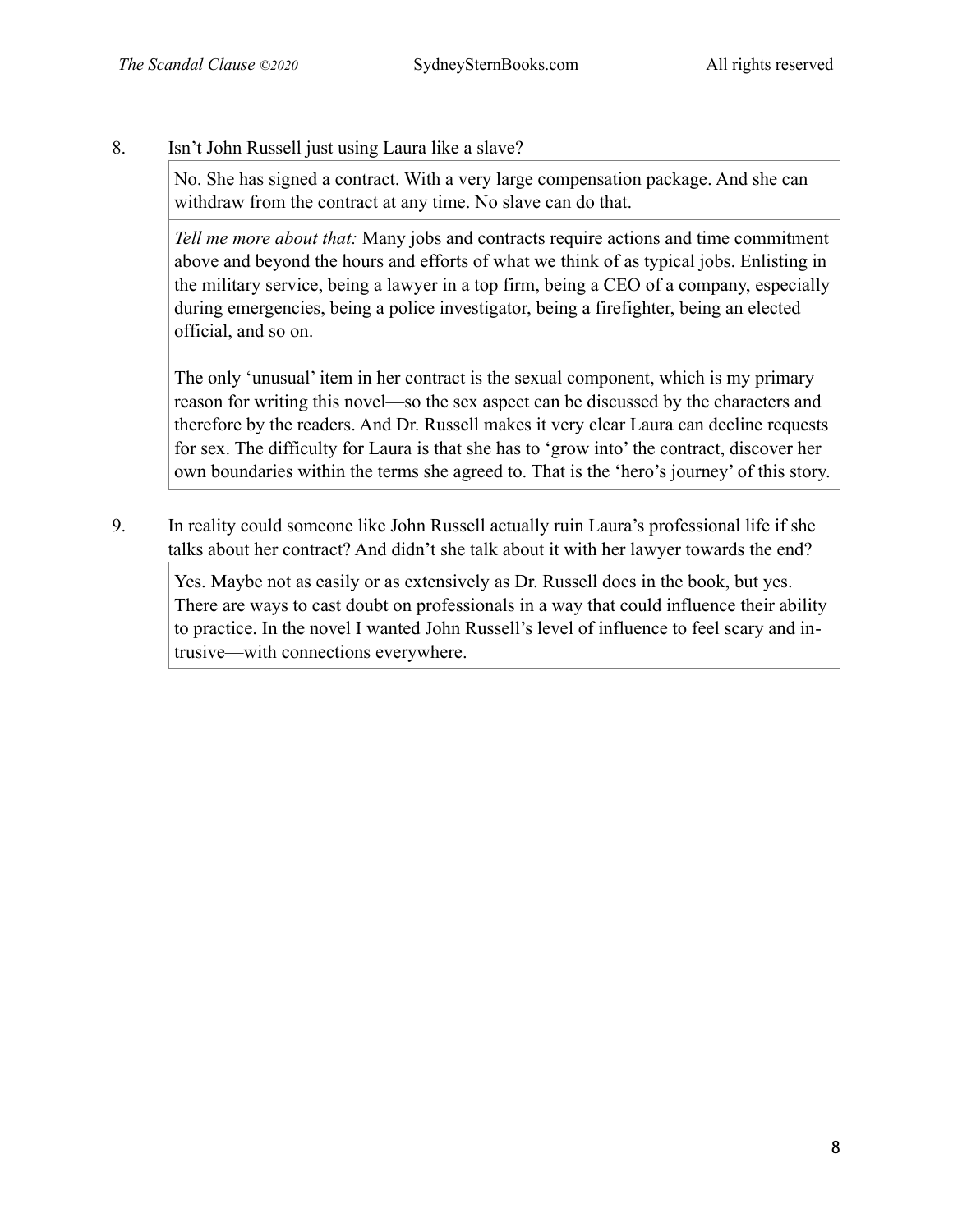*Tell me more about that:* People's professional lives can always be ruined by other individuals—especially if they have the money or determination to do so. It may not be nice, or ethical, and there may be guidelines or rules against it—but yes, it can happen. Take the Watergate Scandal that brought President Nixon down, or Edward Snowdon who released NSA records and fled the country; or the McCarthy era in the 1950's where many people were blackballed for being suspected of having Communist tendencies. Or what Monica Lewinsky—certainly a victim of bipartisan politics. Or what happens if someone falsely reports child neglect on a disliked acquaintance or neighbor. Or a patient claiming malpractice by a doctor.

People with influence have more power to manipulate situations to their own benefit. But social media is now leveling that playing field—for instance—online reviews hold great weight in today's digital world.

Direct complaints about a practitioner go to a state oversight licensing board for that specialty. Numbers of such complaints can cause a review and possible loss of license to practice for a period of time. Individuals who sit on such boards can be influenced by the information presented to them, by the people they know, or by state or other entities. I do not expect this to happen. It would be difficult, probably unethical, possibly illegal. However, it does occur. In politics, the above board, legalized method of influencing is called 'lobbying.'

In the novel, the mysterious ability Dr. Russell has to manage people and events around him alludes to the enormous influence money and power have in our society.

10. Why don't more doctors incorporate the practices Dr. Russell uses—relaxation clinics before surgery, education and training before seeing the specialist, massages for the staff, etc.?

I'm sure many doctors would be willing to add such benefits for their patients. However, finances, insurances, and standard medical practice models are likely to be unavailable or unsupportive of such additions.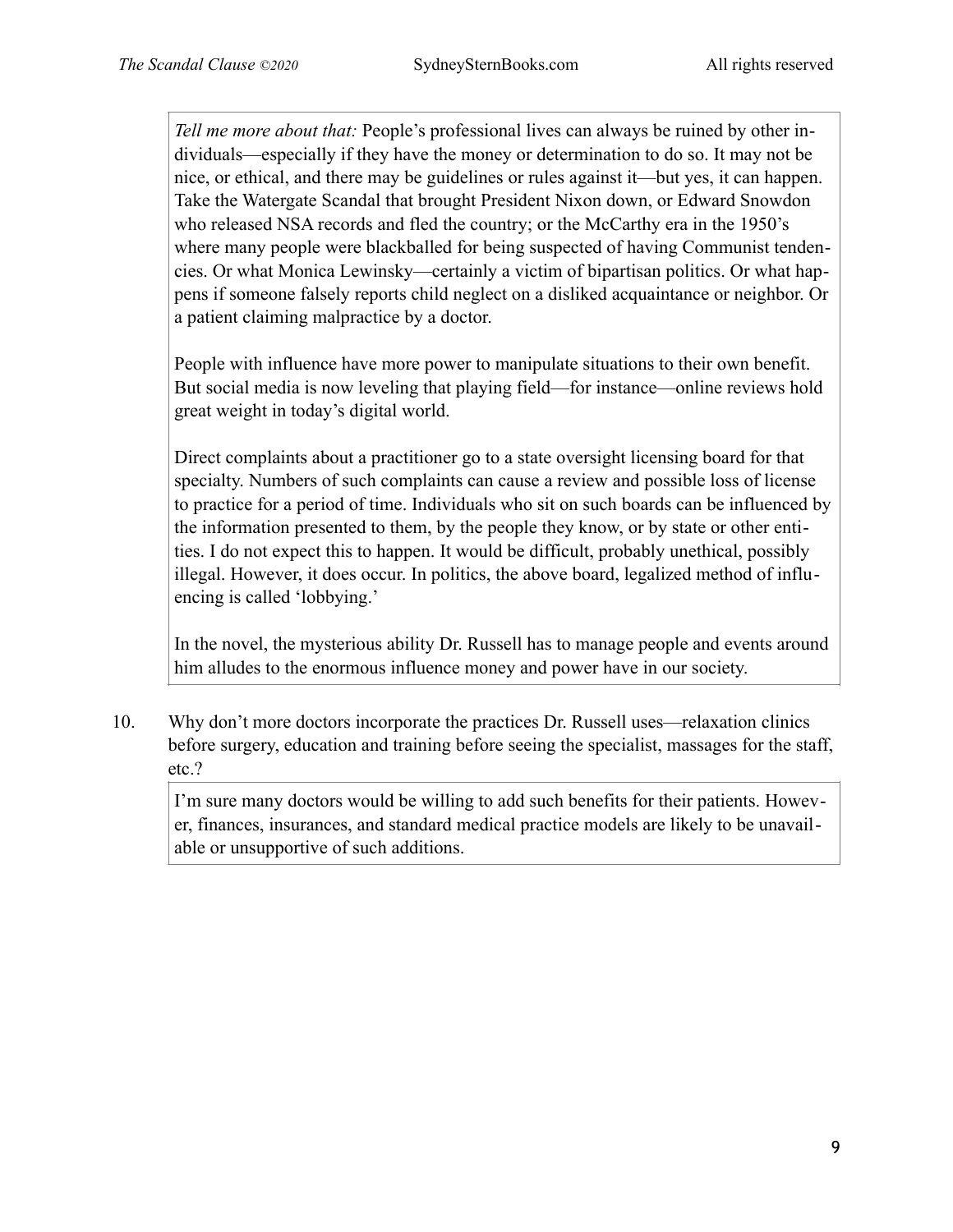*Tell me more about that:* The extras—patient education, relaxation, nutrition, massage, supporting mental resilience, etc.—take a lot of money to support—along with embracing the idea of treating the 'whole' patient, not just a body part or a disease symptom. In the story, Dr. Russell has a lot of money and a wholistic overview of the patient.

In our health care system, medical facilities have high overhead costs; doctors hold huge educational debt, and everyone is faced with towering malpractice insurances. In our current system, doctors often face patient visits every 15 minutes (and that includes read the patient file and documenting everything discussed. Some statistics show general practitioners see upwards of 40 patients per day, and work 59 ½ hours a week. With the current system of health care and insurance reimbursements in this country, as patients we often feel lucky if our doctors have time enough to even talk to us, much less worry about our relaxation levels.

When money is available, the administrative team most frequently decides where to spend the money. They're probably not going to vote for staff or patient massages.

11. Doctors and nurses always seem to get involved in sex—at least in the TV shows and movies. Is that true in real life? How does it affect the story line in the book?

I don't know about always, but the answer is yes.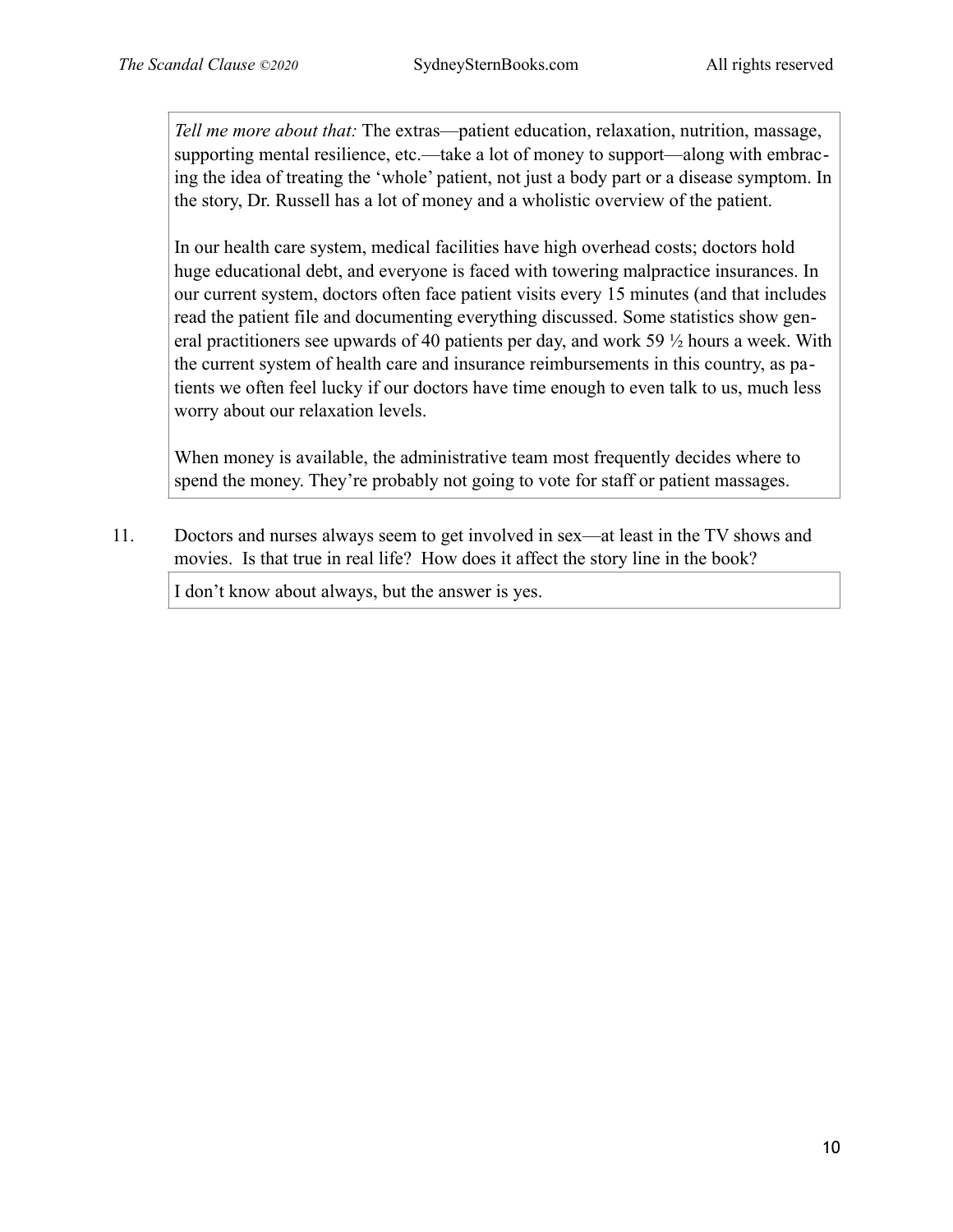*Tell me more about that:* Absolutely, they get involved. Not everybody, but some people. If it didn't ring true at some level, there wouldn't be so many stories about it. But, so do many other people from other professions.

Certainly, in hospital settings, the long hours, the comings and goings of people at all hours in unregulated areas, the power aura surrounding doctors, the intense interactions, particularly in certain settings such as the ER and surgeries, and the hospital buildings themselves, with rooms, beds, and places to 'lose yourself—all this lends a hand to sexual encounters. People don't lose their morality or common sense when they step into a hospital setting—but the setting does provide more opportunity than a typical office building.

Ethical codes adopted and reviewed by licensing boards—not just for doctor-patient relationships, but for the teaching doctor-medical student connection and other situations. Although some relationships avoid the letter of the criminal law, the licensing boards are powerful regulatory agencies within the professions.

The power of these boards to punish ethical transgressions plays a major role in the story. It underlies Laura being violently removed from her New York City nursing job; the threat of losing her license if she discloses protected information; Dr. Russell's anxious reaction about transgressions with his trainee from France. Most of all the power of these boards to punish lies behind John Russell's total focus on remaining scandal free —he wants no threat to his ability to practice—ethical or otherwise.

12. In the book, Dr. Russell and Laura operate on a specific, controversial world leader in Costa Rica. Did such an operation occur in real life?

I'm not going to share the name of the leader here—it would be a spoiler to the story. In my research, however, I did not find any reference to any international operation on this individual.

*Tell me more about that:* I wasn't surprised that medical information, other than 'all is fine' was not readily available. The health of political leaders is a critical issue and often kept secret, particularly in dictatorships.

Which is why this chapter creates such an impact in the story. If the leader had died during the operation, both Laura and John would have been at the hub of an international incident. In the book Dr. Russell informs Laura of who the patient is only after the surgery is successful. She is flooded by anxiety—and adrenaline. How she deals with this and what she learns is a significant moment for her. I'll leave the rest for you to read.

13. How did you decide that \$700,000 a year was the job salary?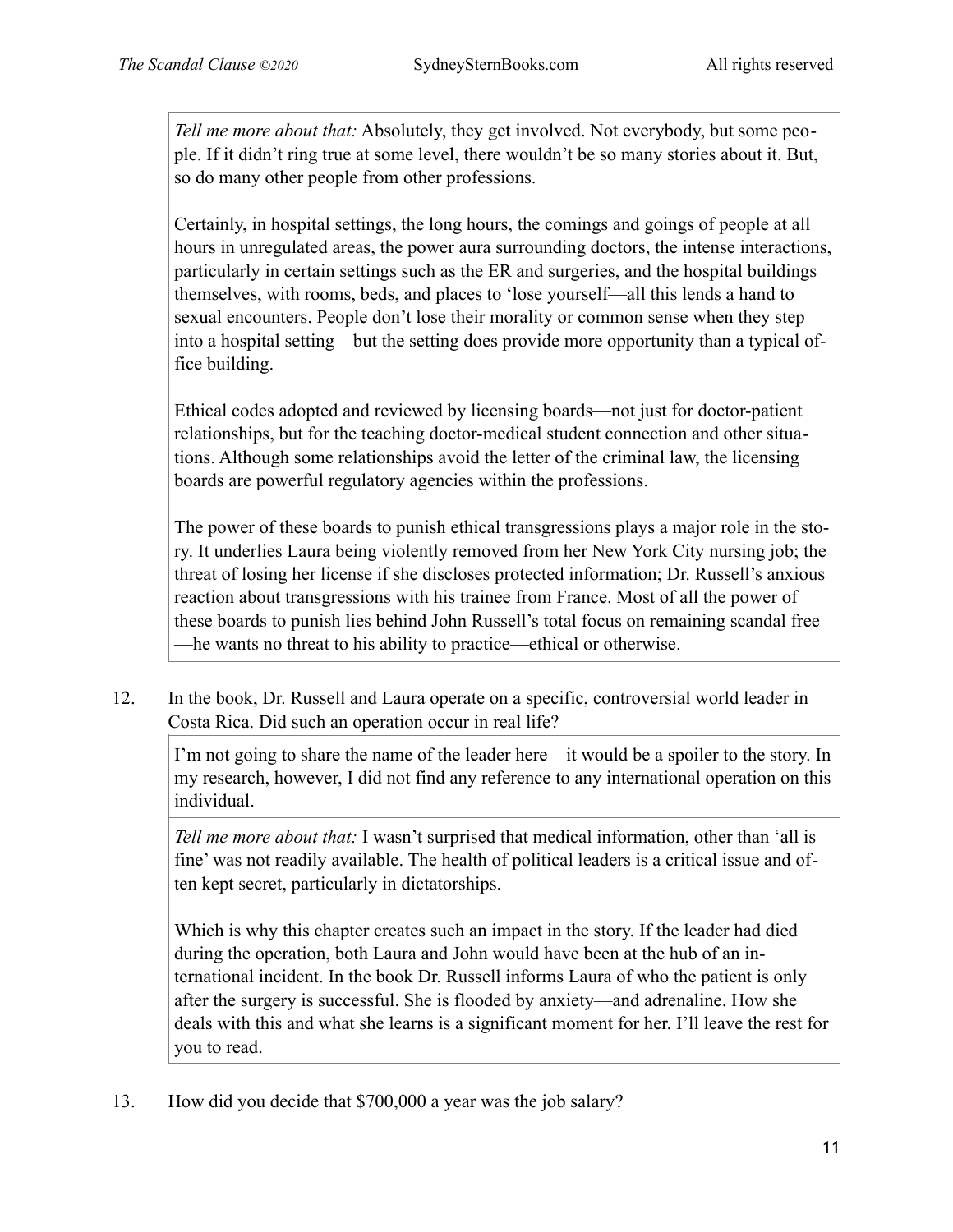\$700,000 a year was the number that made people's heads really swivel when I was discussing the story idea with friends.

*Tell me more about that:* It was a figure far beyond what most people make in salaried positions—especially in nursing. I wanted the salary to stand out in people's minds but not hit the million-dollar mark. When you say 'a million dollars' it's like a cliché people tune out.

The salary had to be big but 'reasonable.' If you drive around and look at the yachts and houses in wealthy areas, you know there is big money around—way bigger than Laura's two-year salary and bonus.

It also had to be big enough to make it difficult for Laura to turn down. Especially when you think that after two years at \$700,000 plus a \$50,000 bonus, she'd end up with \$1,450,000. As the job got tougher and the time frame shorter, I wanted the reader to understand her saying, "I can do this—but no more."

14. How did you get information about Saudi Arabia and the genetic inbreeding issues there?

Information about inbreeding in Saudi Arabian royal families is available online. You can google it to get the basics.

*Tell me more about that:* My daughter is a nurse who lived and worked in Saudi Arabia with her husband for a year not too long ago. I was alerted to the issue when she mentioned it to me.

Because the country is so restrictive in who is allowed to enter and so different in their customs, I thought this trip would be both fascinating and difficult for Laura (and my readers) to undertake. It shows the power, excitement, and skills Laura's job demands from her—as well as the dangers.

This chapter fascinated me as I researched and wrote it.

15. High fashion seems to be an integral part of Laura's job requirements. Dr. Russell requires a dress code for work; Arlo Stephanopoulos sends a dress catalog for her trip to Buckingham Palace. Isn't this controlling? Why doesn't she react more strongly to this? Could you comment on this?

It's not meant as a control issue, but an education for Laura. Washington, DC is a high fashion, expensive city with important people from all over the world. She will be interacting with them. For success in any of life's arenas we have to know how to behave in different situations. Dr. Russell's catalog for dressing, is a guideline for success, not a straightjacket or a uniform. It's meant to be helpful. As is Arlo's.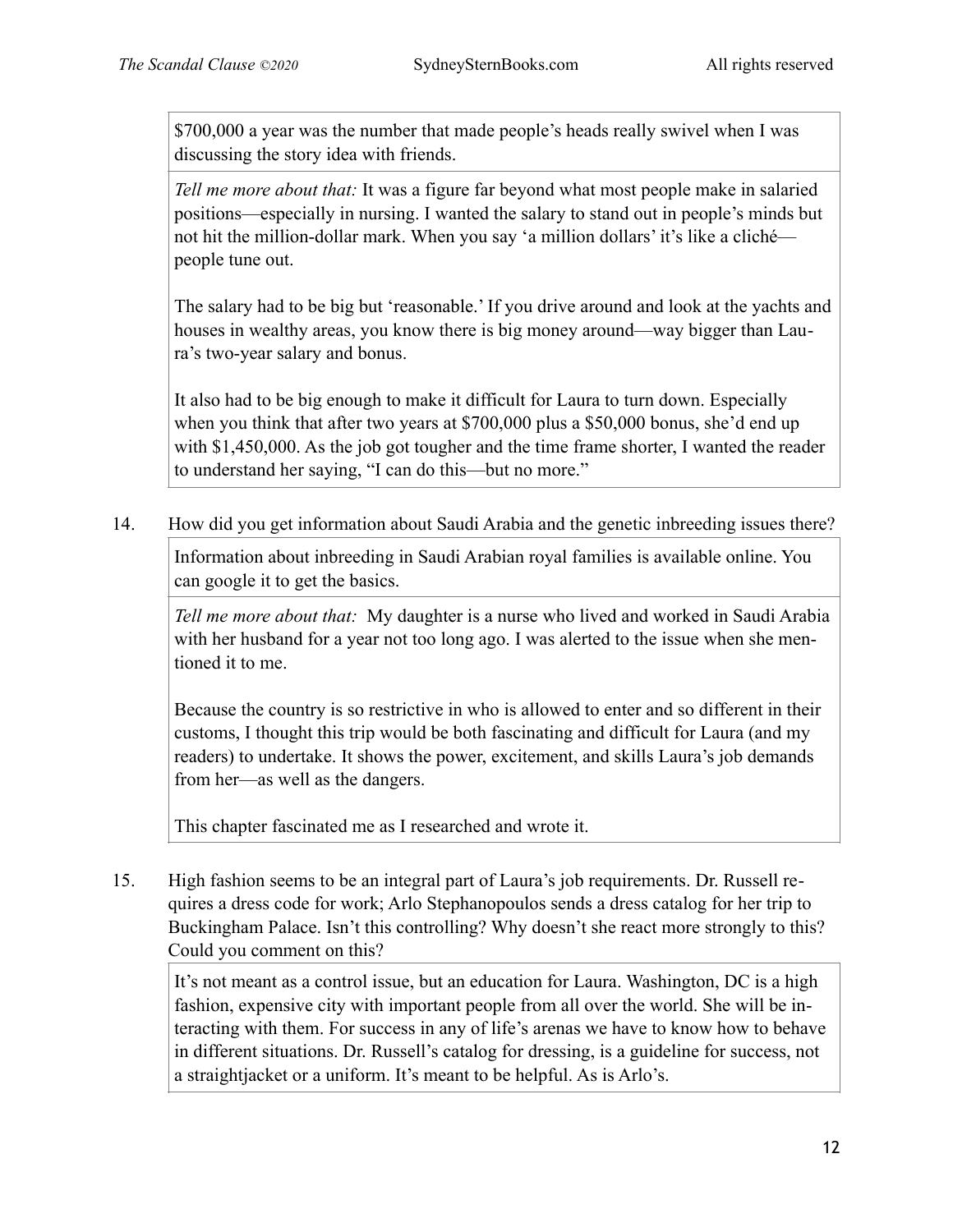*Tell me more about that:* It's not easy to 'fashion up.' It takes time and skill and money to know 'how to dress.' The fashion industry is huge, and everyone is aware of what everyone is wearing—whether or not you are a 'fashion bug.' Dr. Russell provides Laura with the money and help to purchase/select her clothing items from a suggested range of items, to make mistakes, and receive feedback. Laura finds it helpful, and exciting, and difficult. Arlo provides her with similar support when meeting the Queen.

What's to feel negative about? If she wants to wear other clothes on the weekend, she is free to do so. In the story, she enjoys the expanded options—but doesn't get lost in them.

16. With all the birth control measures Laura and Dr. Russell use, do you think a pregnancy could really occur?

Pregnancies occur under many situations and a pregnancy is always a possibility when people who are fertile try to prevent a pregnancy with birth control.

*Tell me more about that:* In *The Scandal Clause,* Dr. Russell underwent a vasectomy and Laura was using an intrauterine device (IUD). It is unlikely a pregnancy would occur under those conditions, especially since Dr. Russell's vasectomy was long standing. Recent vasectomies have a somewhat higher chance of failure.

However, in all my research, no article indicated any birth control method guaranteed 100% effectiveness. 99.8% perhaps, but not 100%. I used that margin of error to create the deal breaker tensions between the John and Laura—to explore how each of them would react and what they'd decide to do. Readers get to follow along—to think about what they might have done or what might have created a different outcome.

## 17. Isn't Laura just a glorified prostitute?

No, Laura is not a prostitute. Many behaviors and relationships in our post-birth control, post women's movement landscape haven't yet had a word created to define them. Do we call Laura a work wife? A mistress? A sugar mama? Or, is Dr. Russell a serial monogamist? Work husband? Rapist? We have to develop the right words for new situations as they develop—just as we did when the internet came along. Who'd ever heard of a blog, or an IP address, or a URL?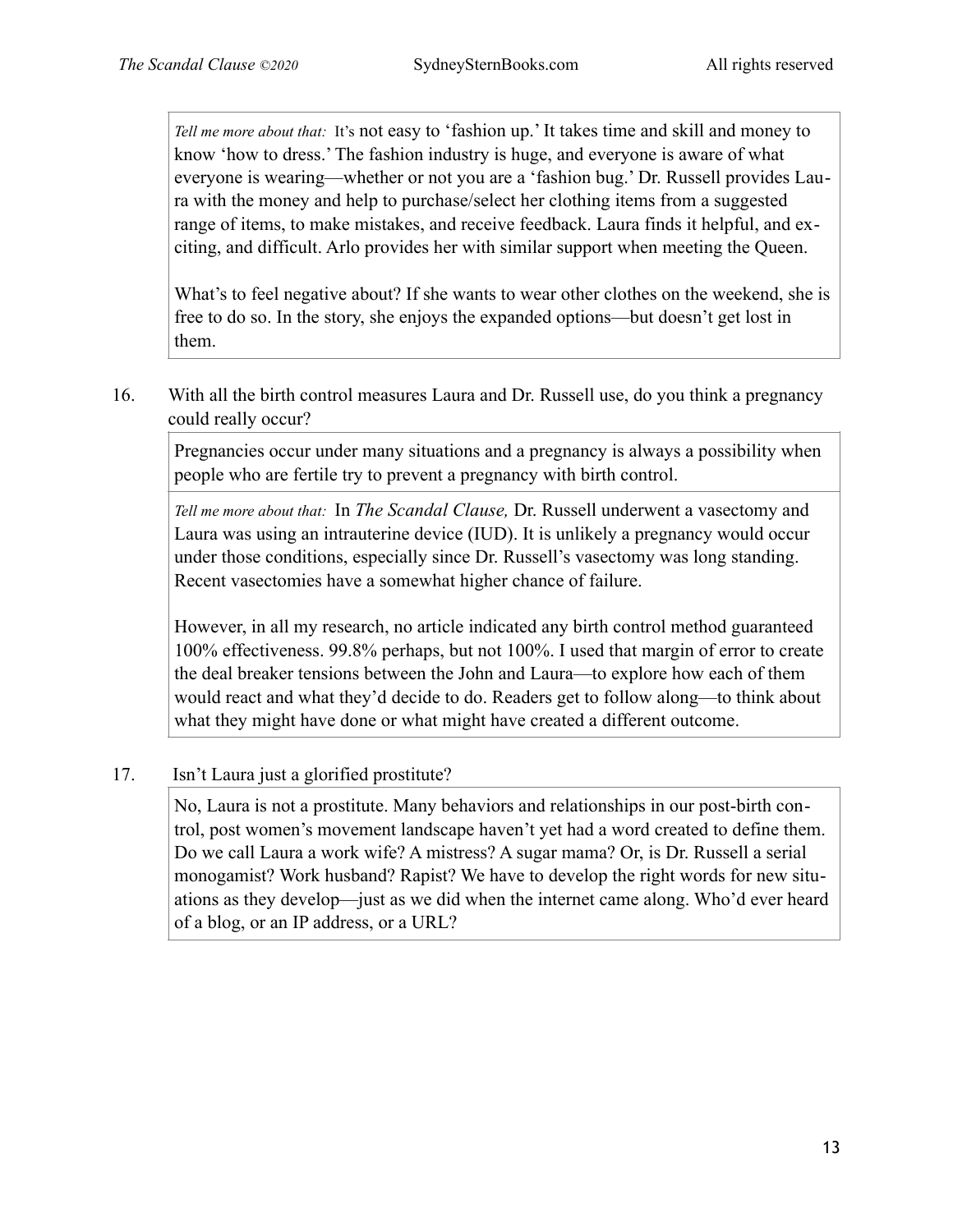*Tell me more about that:* What usually comes to mind with the word 'prostitute' is someone who sells sexual favors for money. The focus is on the sex act itself, often with many clients over short periods of time in unsavory circumstances—the feelings that go with the word might be 'dirty, slutty, grimy, primitive.'

Since the 1960's and '70's, sexual freedoms have exploded—'open marriage' (a very pleasant term for what's considered adultery in many religions), dating apps for travelers (free vacation and sex), couples who 'swing,' multiple partner sex, kinky sex, LGBQT sex, transgender individuals, gay marriage, dating apps for married people, sex clubs—the list goes on and on, all easily available on the internet. If made public, such behaviors, even when they're legal, come with moral judgements and sometimes devastating consequences. So, people tend to keep these 'legal, but not widely accepted' sexual activities very private or secret.

The problem is Laura doesn't know how to define herself *because* of her sexual responsibilities. There is no definition because Laura and Dr. Russell stand at the leading edge of a new epoch—one in which certain appropriate work-related sexual behaviors have an accepted place. All of Laura's contracted duties, not just her sexual ones, are kept secret for the reputation and safety of the organization and its clients, not just the sexual part.

18. Laura's character seems a bit naïve—why doesn't she stand up for herself more—why do you have her wait until so late in the novel?

Laura is earning an enormous salary and she's doing it inside the circles of the superrich and super-powerful. The opportunities excite her; but living at this level is complicated and dangerous. In order to find out what the *real* survival rules are, she has to watch, learn, and tread with caution. That takes time—and practice.

*Tell me more about that*: Let's take a for-instance. How long do you think it would take someone to adjust if they were thrown into a job speaking for the Queen of England at international functions? And then, throw in the fact if they make any mistakes people might lose their lives. That person would want to be really well trained for that situation. And that takes a lot of time, desire, and practice.

It's the same with Laura. Plus, new aspects of the job keep showing up, such as travel to Saudi Arabia and brain surgery on world leaders. So, Laura faces constant change and a steep learning curve. It takes her a while to find her balance.

19. *The Scandal Clause* is a great title. How did you come up with it?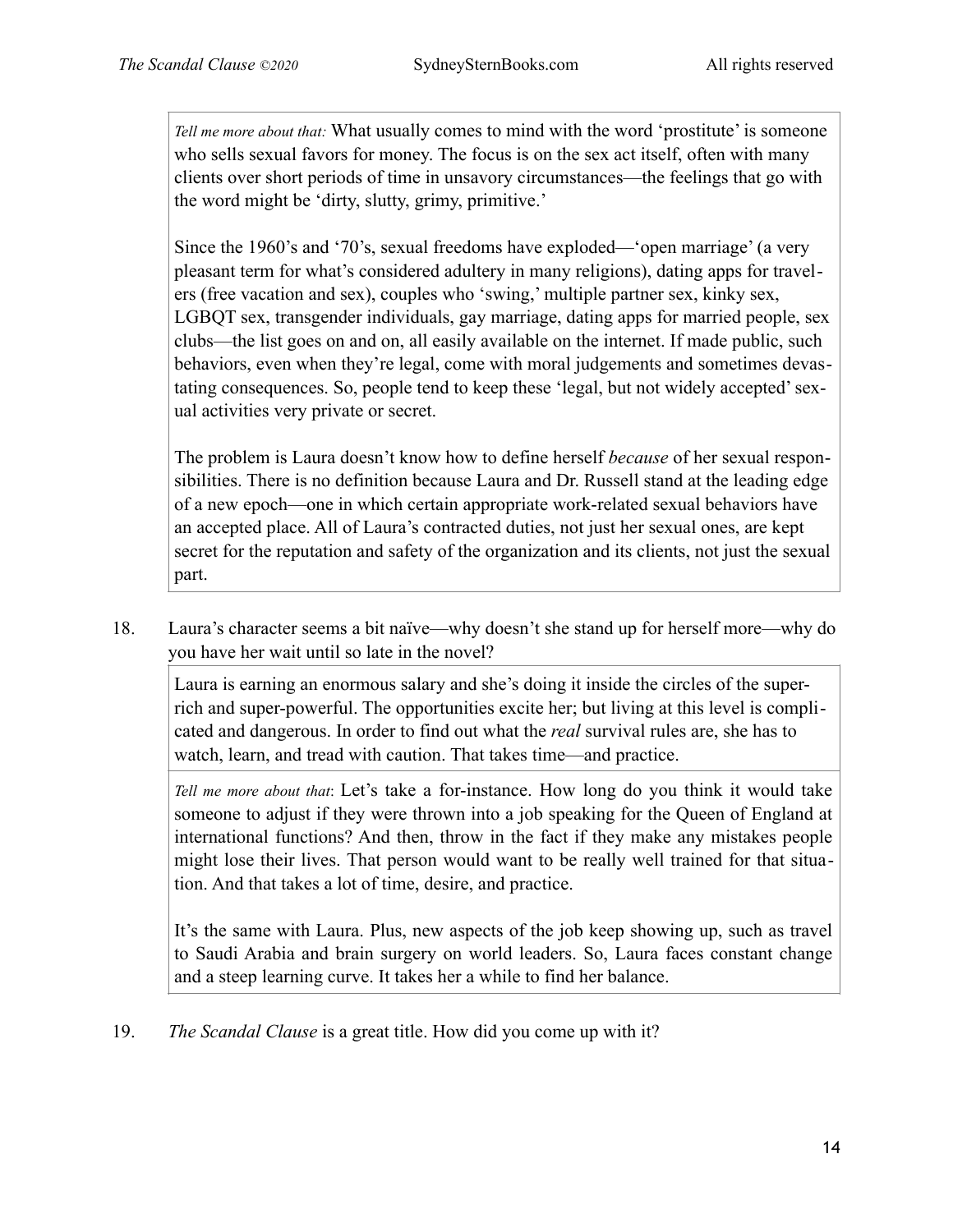The title went through several revisions. At first, I titled it *The Job*, because the story was about a very unusual position. But that title didn't allude to anything about the story, and wouldn't grab your imagination. When I realized the core of the story centers on the unusual job contract, the name changed to *The Power Broker's Contract*. Feedback was this title sounded like a Wall Street financial caper. Rik Feeney, m book coach and editor was the one who thought of *The Scandal Clause*.

*Tell me more about that*: I wanted a title that was catchy and would suggest the theme of the book. *The Scandal Clause* definitely fits the bill. First, with the word 'clause' you can be pretty sure it's about a contract or something written. Secondly, the word 'scandal' lets you know immediately there's some intrigue involved. The book cover illustration centers on the haunting face of a beautiful, auburn-haired woman, with a doctor over her shoulder and the White House below. So, when you pick up the book, its title and cover give you a sense of what areas the story covers.

20. You have several examples and degrees of sexual violence or harassment in the story. Could you comment on that? Would you consider Laura's job as part of that?

The driving question in this novel is how powerful leaders are allowed to continue with ever worsening sexual behaviors in the workplace. In the novel, three different levels of sexual violence against Laura are described—a full rape, an attempted rape, and a work-related seduction attempt. They also show how Laura is increasingly able to protect herself: first by recognizing what is happening, and then managing to avert or reduce the consequences.

*Tell me more about that*: I do not consider Laura's job to be part of what is termed sexual aggression or harassment. Although there are times when she would wish not to be sexual in the ways that John wants, she does not relate to his behavior as a rape. She states her sense of violation by the frequent checking of her IUD, but does not do so around the sexual act.

We have to acknowledge there are times in relationships where the sexual contact is not ideal, or may be 'given in to,' but is not felt by either party to be rape or violent. As Laura explores her contractual sexuality, we watch her assessing and formulating boundaries. When John finally crosses a boundary beyond which she will not go, her actions are very clear.

21. Were you ever a sex therapist?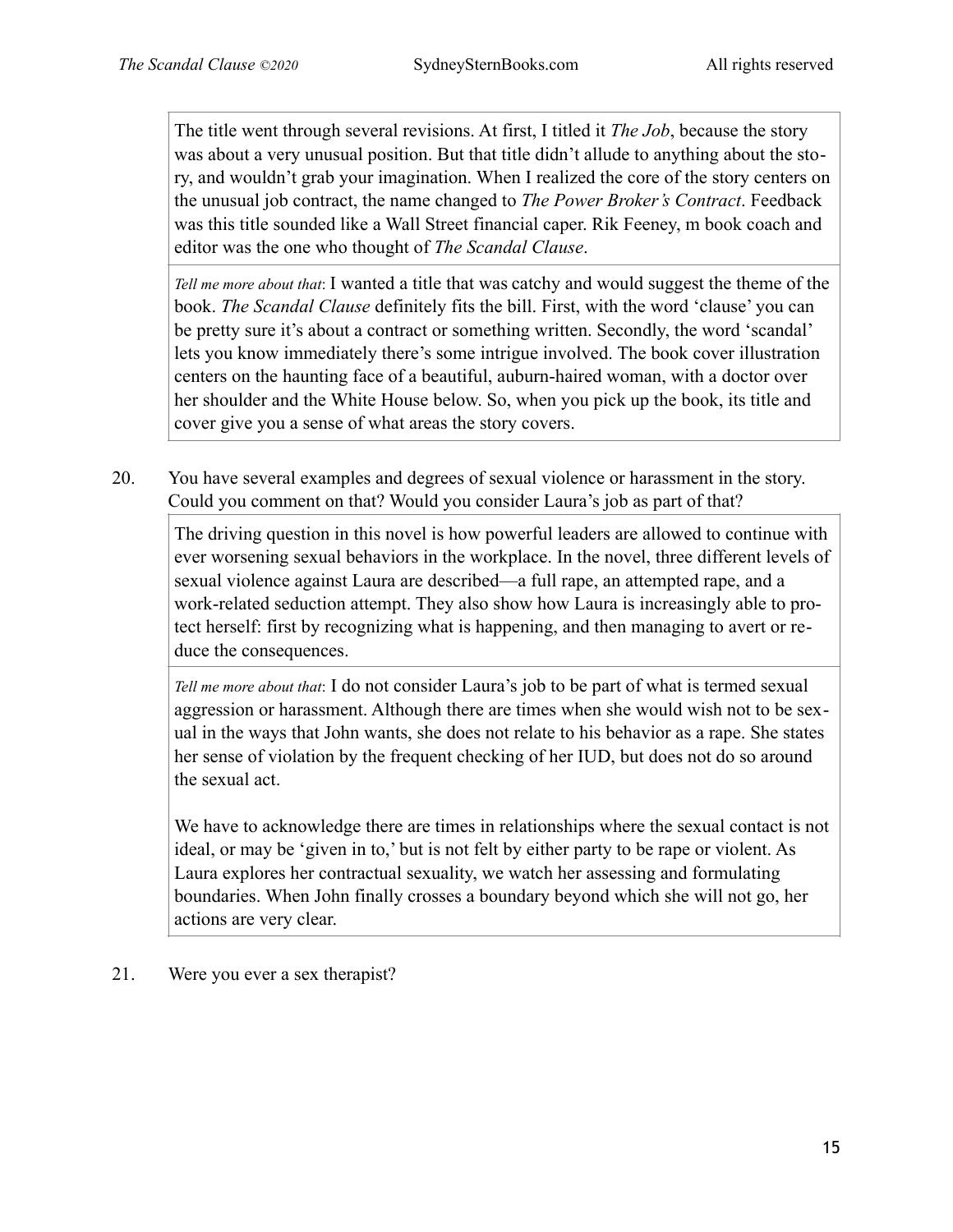A sex therapist is a trained counselor who helps people with sexual problems. I thought I might like to focus on issues but found that the focus was too limiting—I was interested in how sexuality helped people create relationships, families, and social structures that support our societies. My specialties in family and multicultural therapies as well as sexual abuse treatment focused more on how our sexuality creates social structures, rules, taboos, and boundaries in the larger social system.

*Tell me more about that*: Sexuality is what creates an ongoing society. We define our families by who gets to have sex with whom. Our social groups are formed around families. Historically, 'being single' is unconventional—outside the rules beyond a certain stage of development. Bearing children out of wedlock was a recipe for disaster. The boyswill-be-boys cliché almost always included sexual behaviors outside of marriage. Only since the 1960's and '70's have these traditional structures been significantly challenged. How a social systems and families makes room for their unmarried and/or nontraditional single population is a defining factor in the openness or rigidity of a system.

These overarching issues and questions were the ones that fascinated me and are not the general basis of sex therapy.

22. How much does Dr. Russell's focus on endurance count in real life? As the author, aren't you taking a normal workload for a doctor into an extreme?

As one neurosurgeon of 21 years' experience posted, backed by commentaries from others, neurosurgeons can often work up to 80 hours a week, with 50-60 being fairly common. Along with that, high divorce rates are not uncommon, and many complain about lack of family time. So, Dr. Russell's focus on endurance in the novel is a true essential skill in this field.

*Tell me more about that*: Although salaries range from \$450,000 to \$920,000 or more, the demands of the job require dedication and understanding families. This is particularly true when part of a neurosurgeon's practice is being 'on call.' Research shows neurosurgeons make up only 0.5% of all the physicians in the US. Traumatic injuries, such as those that end up in the emergency rooms, often involve damage to the nervous system, so neurosurgeons on call can find themselves pulled away from their private lives with frequency. This is a demanding profession, both in real life and in the novel.

23. Are you saying in your book that marriage can't last thru a demanding job? Could you comment on that?

> Marriages and families can last through demanding jobs, but there are likely to be extra burdens to manage. Jobs, or other life situations, that interfere in the 'normal' routines and rhythms of family life can put significant strains on relationships. People may require extra coping skills and supports to reduce the added stressors.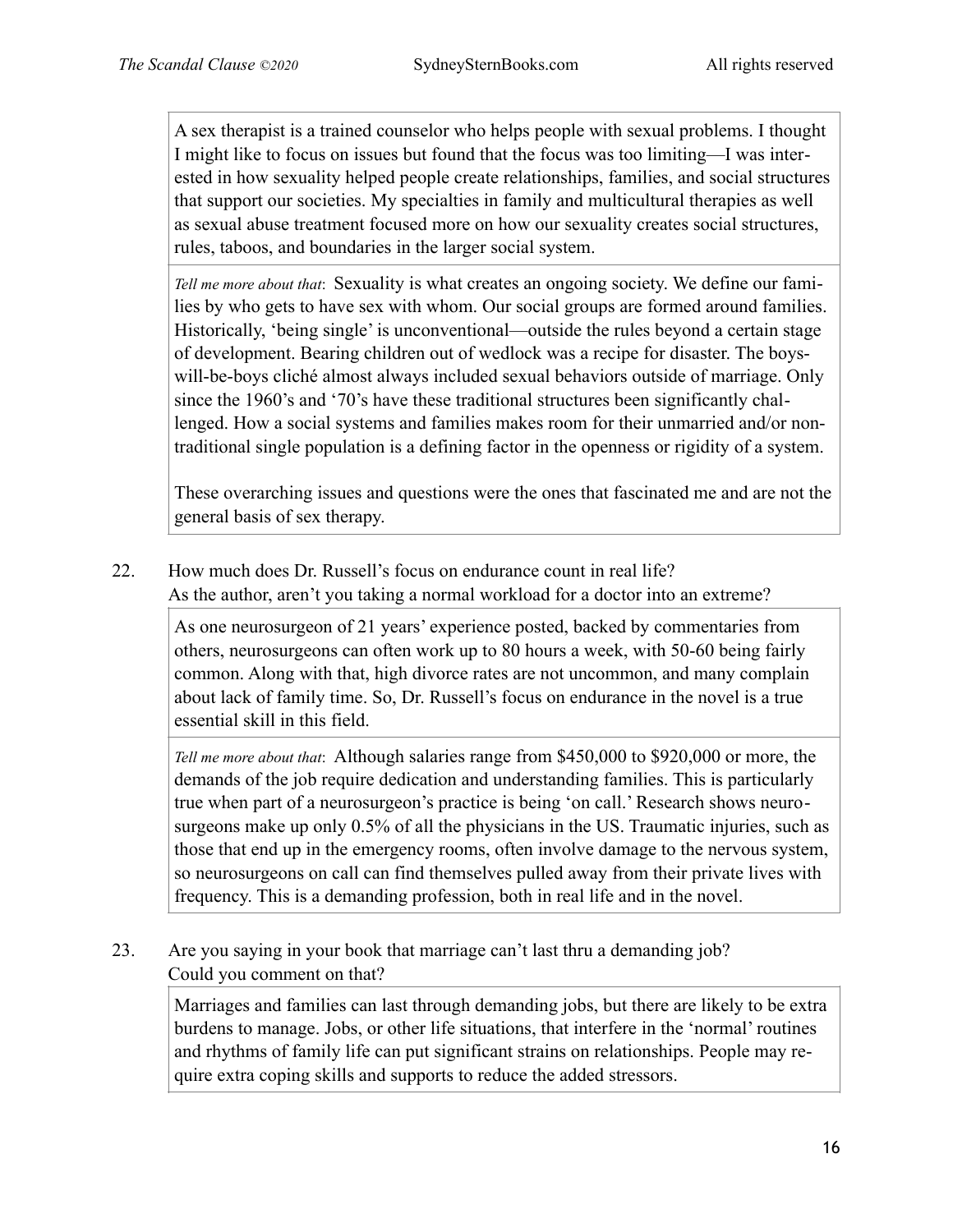*Tell me more about that*: If a perceived distress becomes chronic, it can overwhelm a person or system's ability to cope. When this happens, burnout occurs. Emotional exhaustion, negativity, cynical or difficult reactions with others, withdrawal, and reduced competence are symptoms of burnout. Even 'normal' events, such as having a baby, commuting excessive distances to work, financial problems, illnesses, caring for an elderly parent, can trigger burnout. People are stretched beyond their capacity to bounce back if situations go on for too long without relief. Without some change or intervention, the relationships become vulnerable to disruption.

24. Laura talks about how her personal life got taken over by her job. Don't you think many jobs interfere in family life—particularly high paying ones? What do you think is the solution to this in general?

Sigmund Freud said, "Love and work...work and love…what else is there really?" In context of current day issues, the answer to Freud's 'what else' question is—having a balance between the two. The solution to jobs interfering in family life depends on our society *as a whole* honoring and allowing a healthy balance between our work lives and our home lives. The decision cannot rest with lone individuals—it must become a social movement—as it was with voting rights for women, civil rights, the Title 9 gender equality act, equal marriage rights act, for example.

*Tell me more about that:* How to change systems is a well-studied science. It discusses bringing a system to a 'tipping point'—when a system (or person) teeter-totters between the old and the new. However, our social system is not teeter-tottering on a balance point. We are in an all-out tug-of-war between the familiar ways of living/being/ thinking and the flood of changes coming in at exponential levels. Exponential is a mathematical term. But writers are using it to mean *overwhelming growth*. People don't have time to evaluate one idea before the next decision faces them. We've gotten severely divided as some of us pull toward a new direction, while others of us tug back toward the familiar. I don't yet have an idea or solution to balancing our jobs with our personal life styles. That's part of what Laura will investigate in my next novel. I wrote *The Scandal Clause* to get us talking about it.

25. Did you create John Russell's character on anyone you knew? Please comment on that.

The first image I had of John Russell's character came when I went to a six-hour psychology conference in the early 1990's in Massachusetts. The lecturer was dynamic, profoundly knowledgeable, humorous, and very intense. His knowledge impacted me, his intensity kept the room in his grip, and I remember thinking, "He's too thin—not my type." But that moment formed the first impression of John Russell in my mind.'